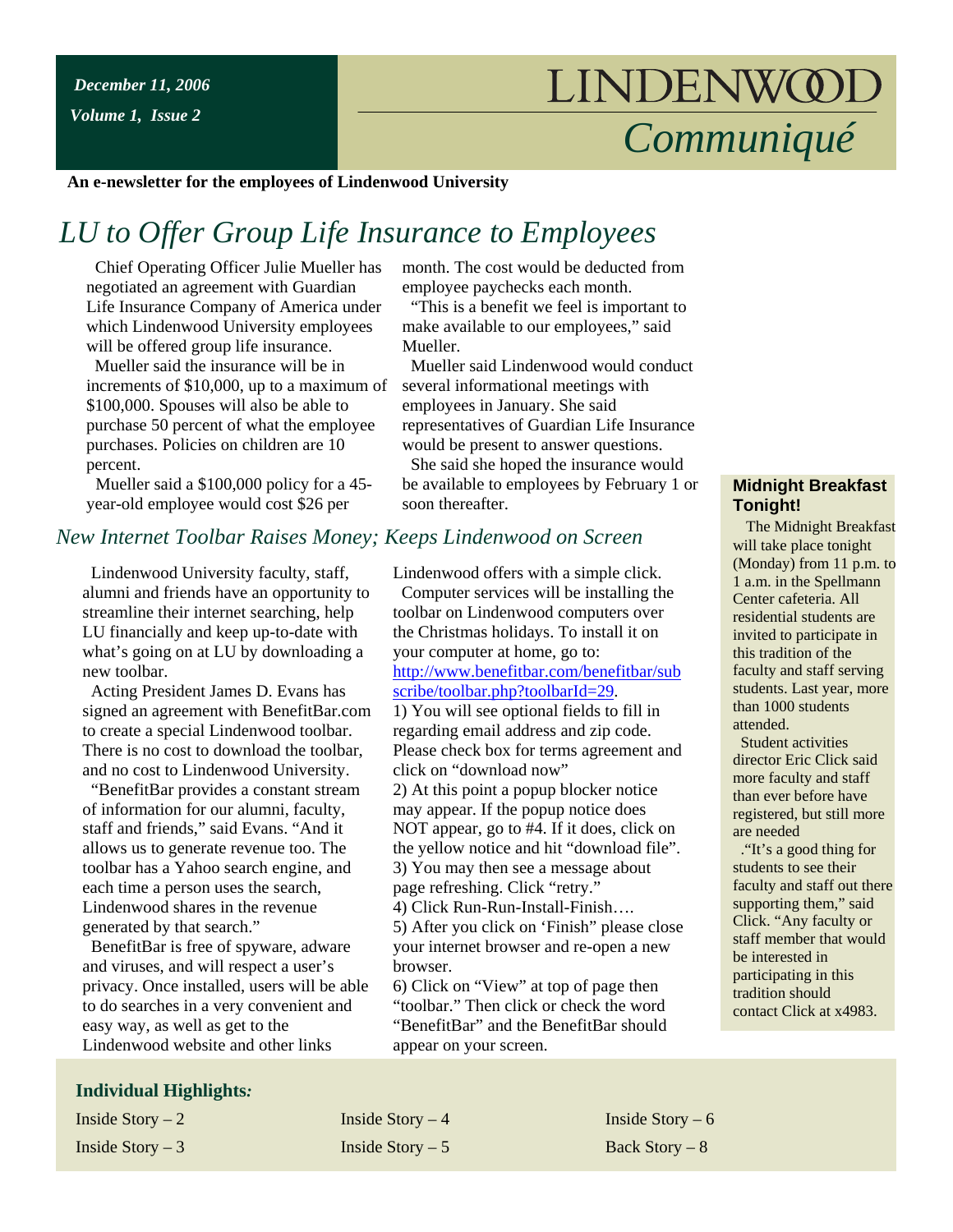#### *Professor St. Clair Honored with President's Award*

Terry L. St. Clair, assistant professor of criminal justice, has been honored with the 2006 President's Award for Excellence in Teaching. St. Clair received the award Nov. 30 at the Lindenwood University faculty meeting.

 St. Clair is manager of LCIE Criminal Justice degree programs. Acting President James D. Evans said St. Clair was a model for "complete service as a professor.

 "He not only gets excellent reviews for his teaching, but he gets high praise for his advising of students and he is an excellent recruiter," said Evans.

 St. Clair received an AS in Law Enforcement from Drury College,

Springfield, MO, and a BS in Business Management from Tarkio College in Tarkio, MO. He holds a MS in Criminal Justice Administration from Lindenwood University.

 St. Clair is a retired Missouri State Highway Patrol sergeant, who has taught a wide variety of courses for in-service police officers. He served for 13 years as the hostage negotiation team leader for the Missouri State Highway Patrol's Special Emergency Response Team at Troop C St. Louis. He was supervisor of the Public Information and Education office at Troop C when he retired.

#### *LU Honored at YMCA Christmas Banquet*

 Acting President James D. Evans accepted the YMCA's 2006 Exemplary Community Partner Award Dec. 5 during the first annual St. Charles County District YMCA Leadership Recognition and Christmas Banquet. The event was held in the Anheuser-Busch Leadership Room on the Lindenwood University campus. The award was presented to Lindenwood and Dr. Evans as a result of the university's Youth of the Year Program, its Campus YMCA and its YMCA Professional Studies Program.

 Each of the local YMCAs gave out two awards for their own location— Volunteer of the Year, and Rising Star. Award winners for the Campus Y included Jennifer McMahon (Rising Star) and Sheryl Guffey (Volunteer of the Year).

#### *Faculty Members Hosting Shows on LUTV-26*

Several Lindenwood University faculty members are hosting TV shows on LUTV-26. They include: Provost Jann Weitzel, who hosts *Topics in Education*, a show for those who teach;

 Professor Joe Cernik, who hosts both *Insight* and *Books and Strikes*, reviewing books about social topics, and discussing books having to do with baseball; Professor Jim Jump, who hosts

*Business Roundtable,* which focuses o*n* business and entrepreneurial topics;

and Professor Ken Chilton, who hosts of *Focus on Business*, a show provided by the management division of LU which often has noteworthy guests.

 Student-produced shows include *LU News Update*, *Student Organization Spotlight (SOS)*, *St. Charles Place*, *Artful,* and *Lions Pride Sports.*



*Professor St. Clair receives his award from Dr. Evans* 

**Page 2 of 4**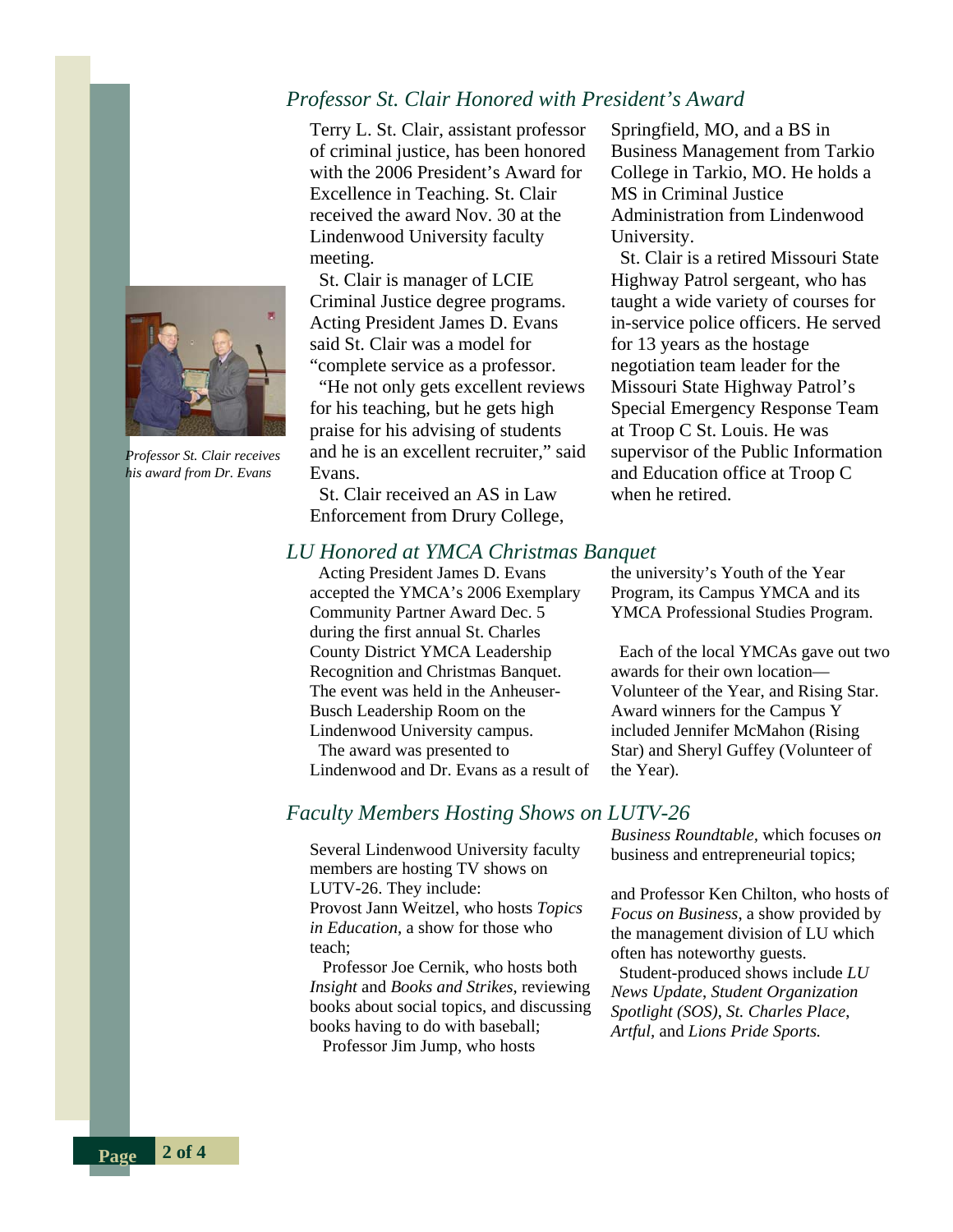#### *Sisters Welcomed to LU*

*The Office of Financial Aid recently hired two new staff members: Sarah O'Heron and Rebekah O'Heron, both of whom come to Lindenwood from MOHELA. Sarah had previously worked as a consolidation loan specialist at the agency for 3 years, and Rebekah had worked for the agency as a loan origination specialist for 2 ½ years. Both received their undergraduate degrees from Lindenwood***.** 



#### *Troy Exhibit Opens at Foundry Arts Center*

 An exhibition of recent work by Professor John Troy opened in the Ameristar Gallery at the Foundry Arts Centre in downtown St. Charles on Nov. 17. The solo exhibition runs through Jan. 5 and is shown in conjunction with a juried watercolor exhibition and another solo exhibition by Jenny Dowd in separate galleries. Gallery hours are Tuesday through Saturday, 10 a.m. to 5 p.m. and Sunday, noon to 4p.m.

Troy's exhibition consists of 12 oil

paintings and monoprints completed from 2004 through 2006. He describes the artwork as representational figures and landscapes in the traditions of Thomas Eakins, Walt Kuhn, William Beckman, and Rackstraw Downes. A five-year employee of Lindenwood University, Troy holds the position of associate professor of Art and Art Program Manager. He has also served on the Artist Advisory Board of the Foundry Arts Centre for three years.



*"Robert' is one of Troy's works on display.*

**Page 3 of 4** 

#### *Professor Chilton Had Busy Summer*

 In early June, Professor of Management and Director of the Institute for Study of Economics and the Environment, Ken Chilton attended an energy security retreat at Gold Lake Resort in Colorado.

 It was an invitation-only affair with 24 guests, hosted by Reuniting America. The notion was to get a wide variety of experts assembled to see if they could work together on this issue. The group included former Vice President Al Gore, Sierra Club President Carl Pope, and a wide variety of people from advocacy groups -- liberal and conservative. No consensus report was

sought or produced but valuable contacts were made and mutual respect was gained.

 Chilton also was a panel speaker at a press conference at the National Press Club in Washington DC on July 24-26. He was acting as an Advisory Board member of the Interfaith Stewardship Alliance, an assemblage of Judeo-Christian leaders who support environmental policies that give proper consideration to the importance of a healthy economy. ISA released a document called, "A Call to Truth, Prudence, and Protection of the Poor."